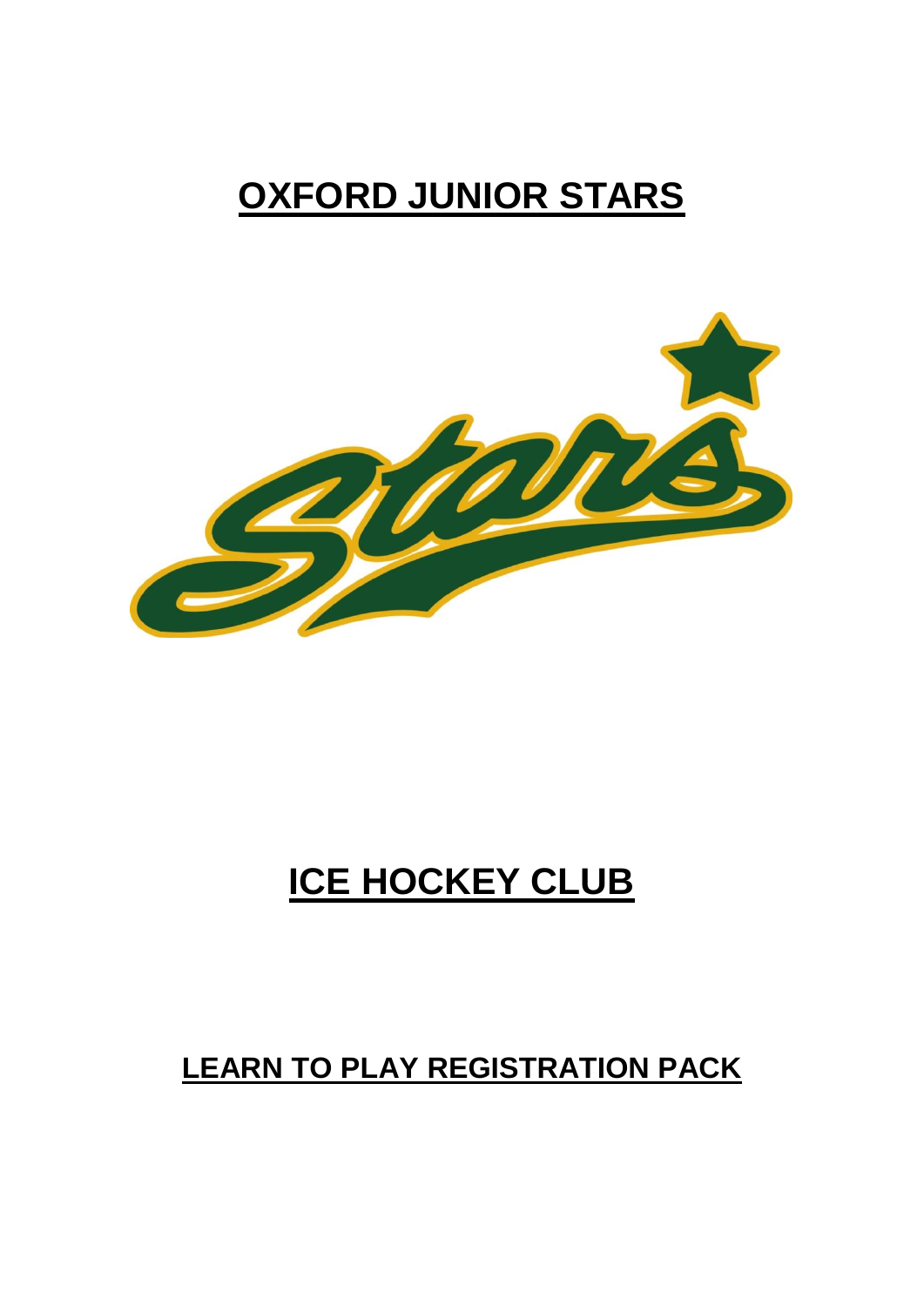## **OXFORD JUNIOR STARS - LEARN TO PLAY**

Welcome to the Learn to Play Programme in association with the Oxford Junior Stars. It is our intention through this programme to provide a thorough and structured introduction to the sport of ice hockey with the hope that aspiring hockey players will achieve all 10 levels of the programme.

The programme has been designed with the first 7 levels concentrating on the skating skills of a hockey player. Skating is the most important skill required by any hockey player in order to properly enjoy and progress within the sport. The final 3 levels consist of puck control, passing and finally shooting in order to give each player a solid understanding of all the physical skills necessary to play ice hockey.

It is understood that players come into the sport of ice hockey at various ages, developmental ages and ability levels. With this in mind, players are grouped into manageable numbers in order to maximise space and to effectively utilize our coaching resources on the ice.

Players will progress through the stages of the course at different rates as each technical skill must be achieved before a player is allowed to pass to the next level. By structuring the programme it is our goal to challenge each player individually and raise the basic skill level of all players.

We hope you enjoy the prospect of developing your hockey skills with us and becoming the best player you can be. Ice Hockey is an exciting team sport and we look forward to working together with you to share our passion for the greatest game on earth.

### **OXFORD JUNIOR STARS - LEARN TO PLAY**

In this pack you will find information that will help you complete the forms plus other useful information. If you need any help completing or understanding any part of this registration pack, please do not hesitate to contact any club official. You will also find lots of other information on our website that we haven't included in this pack and it's certainly worth taking a look.

In order for your child to participate on the learn to play programme you will need to return the following forms:

#### **Medical Consent Form General Agreement/Photography Consent Form**

You will also need to provide a photocopy of your child's **FULL** British birth certificate (showing place of birth and nationality of parents) or a photocopy of their British Passport which must show where the player was born in order to validate their eligibility to participate on the learn to play programme.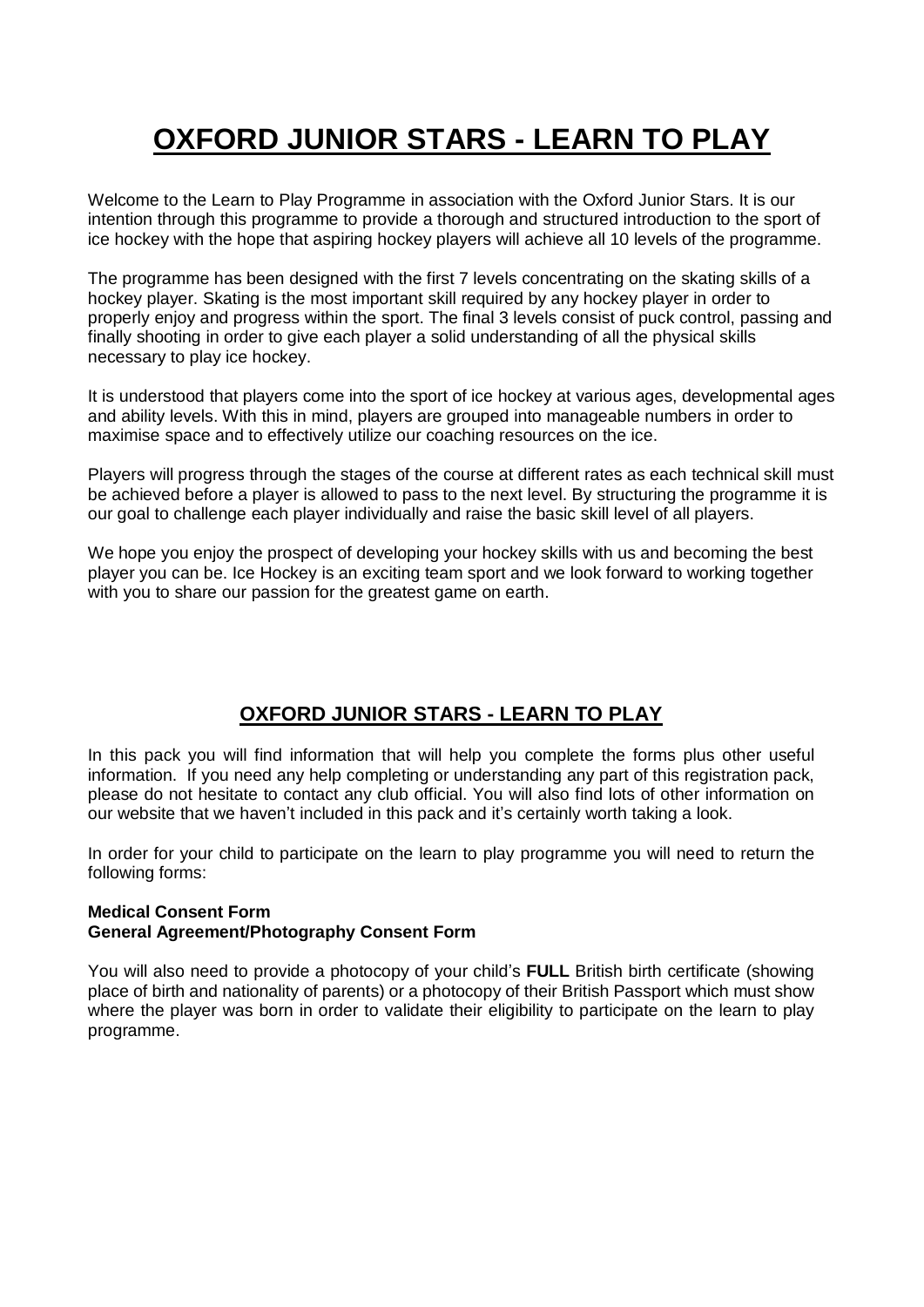#### **OXFORD JUNIOR STARS ICE HOCKEY CLUB**

#### *Medical Consent Form*

#### **TO BE COMPLETED BY**: Parents/carers of all U9 – U18 players and U20 Players

**PURPOSE**: To give consent for your son/daughter/ (or child of whom you are the legal guardian) / yourself (if over 18) to take part in sporting, recreational and other activities organised by Oxford Junior Stars Ice Hockey Club.

| <b>Player First</b><br>Name                                    |                                            | Player<br>Surname                                                                         |                              |
|----------------------------------------------------------------|--------------------------------------------|-------------------------------------------------------------------------------------------|------------------------------|
| Date of<br><b>Birth</b><br>(Day/Mon/Y<br>ear)                  | $\overline{1}$<br>$\sqrt{ }$               | Hockey Age<br>Group * (circle)                                                            | U9 U11 U13<br>U15 U18<br>U20 |
| <b>Address</b>                                                 |                                            | <b>Primary Parent</b><br>/ Guardian<br>Name<br><b>Second Parent</b><br>/ Guardian<br>Name |                              |
| Primary<br>Parent /<br>Guardian<br>Phone                       |                                            | <b>Second Parent</b><br>/ Guardian<br>Phone                                               |                              |
| Doctors<br>name and<br>surgery                                 |                                            | Surgery<br>Telephone<br>Number                                                            |                              |
| Emergency<br>contact<br>information                            | Name<br>Relationship to Child<br>Telephone |                                                                                           |                              |
| Pre-Existing<br>Medical<br>Condition(s)<br>If none<br>mark N/A |                                            | Please give<br>details of any<br>known<br>allergy(ies)<br>If none mark<br>N/A             |                              |

I agree to my son/my daughter/myself (or child of whom I am the legal guardian) participating in sporting and other recreational activities organised by the Oxford Junior Stars Ice Hockey Club during their time as members of the club.

I authorise an official from Oxford Junior Stars Ice Hockey Club to agree to emergency treatment of an injury or illness of my child/myself if qualified medical personnel consider treatment necessary and perform the treatment. This authorisation is granted only if I cannot be reached and a reasonable effort has been made to do so. *(This is a necessary precaution. If you do not accompany your child to training or games, treatment may be delayed without parental consent.)*

My child and I are/am aware that participating in ice hockey is a potentially hazardous activity. I assume all risks associated with participation in this sport, including but not limited to falls, contact with other participants, effects of the weather, traffic and other reasonable risk conditions associated with the sport. All such risks to my child are known and understood by me.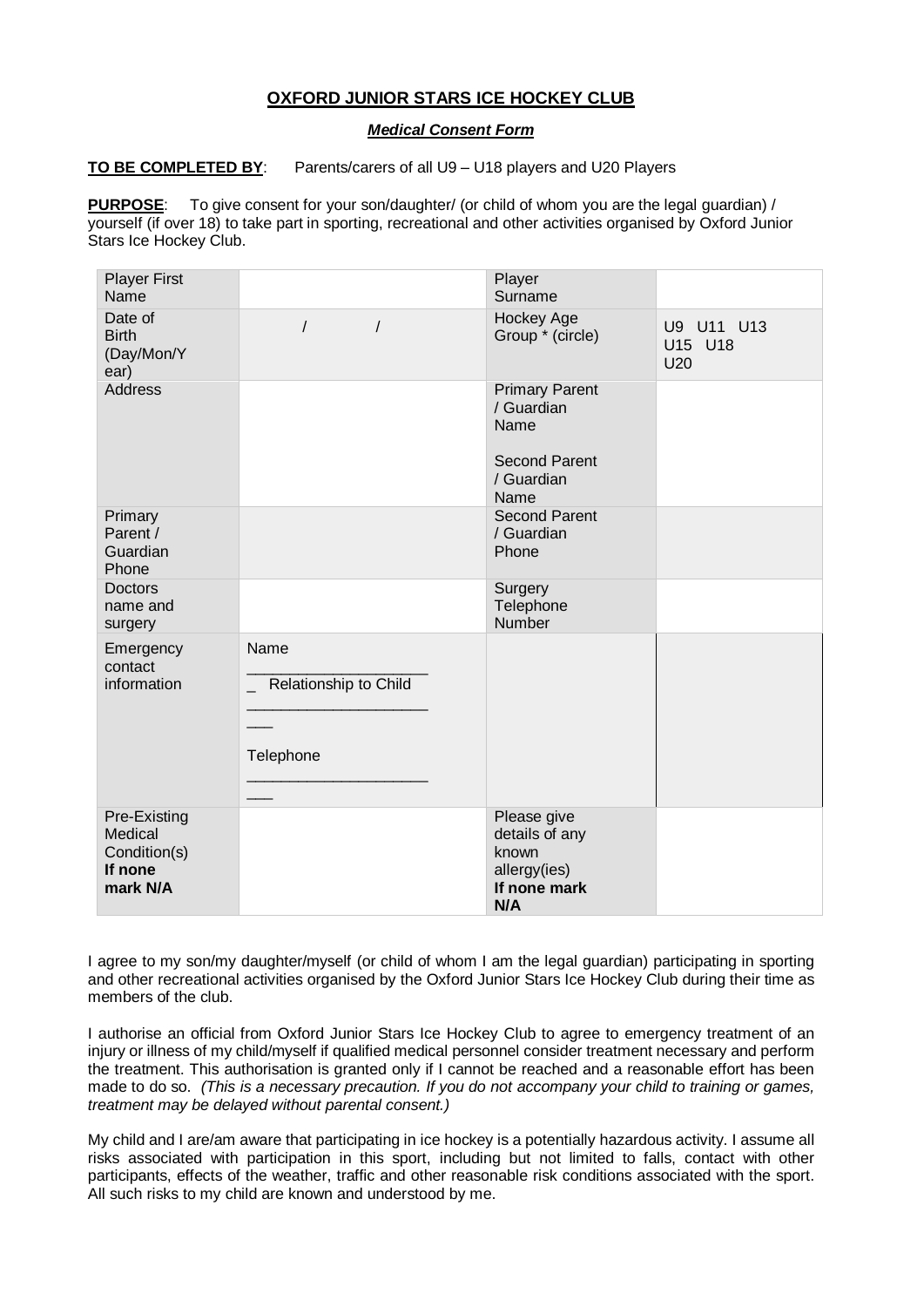I understand this consent form and agree to its conditions on behalf of my child/myself (if over 18).

| Parent / Guardian Name / Player (if over 18)      |  |          |
|---------------------------------------------------|--|----------|
| Parent / Guardian Signature / Player (if over 18) |  | Date / / |
|                                                   |  |          |

#### **OXFORD JUNIOR STARS ICE HOCKEY CLUB**

#### *General Agreement/Photography Consent Form*

| <b>Player First</b>                         |  | Player                            |                           |
|---------------------------------------------|--|-----------------------------------|---------------------------|
| Name                                        |  | Surname                           |                           |
| Date of Birth<br>(Day/Month/Ye<br>ar)       |  | Hockey Age<br>Group *<br>(circle) | U9 U11 U13<br>U15 U18 U20 |
| <b>Address</b>                              |  | Postcode                          |                           |
| <b>Primary Parent</b><br>/ Guardian<br>Name |  | Telephone                         |                           |
| Primary<br>Parent/<br>Guardian<br>Email     |  |                                   |                           |

#### **GENERAL AGREEMENT:**

On behalf of the above named child I/we apply for membership for the 2018-19 season. In doing so I confirm that I/we have **read**, **fully understand** and **agree** to abide by all of the club policies listed below:

*Oxford Junior Stars Ice Hockey Club Rules Player Code of Conduct Parent/Guardian Code of Conduct Child Protection Policy Statement Equality and Diversity Policy Changing Room Policy*

All of these documents are available at [www.oxfordjuniorstars.com](http://www.oxfordjuniorstars.com/) (hard copies available upon request). *Agreement to abide by all of the club policies is mandatory for all players/parents/guardians and registrations will not be processed without a name, signature and date.*

| Parent / Guardian Name / Player (if over 18) |  |
|----------------------------------------------|--|
|----------------------------------------------|--|

**Parent / Guardian Signature / Player (if over 18)** \_\_\_\_\_\_\_\_\_\_\_\_\_\_\_\_\_\_\_\_\_\_ **Date** \_\_\_ / \_\_\_ / \_\_\_

#### **PHOTOGRAPHY CONSENT:**

From time to time we have photographers asking to take photos of, or film our junior teams during training and whilst they are playing ice hockey games. The pictures/film may be for local/national papers or TV, reproduced in flyers, adverts and brochures, or to be placed in the ice rink or on our websites to promote the game of ice hockey. We would like parent's/carer's permission to use pictures of your child to help promote ice hockey and our club.